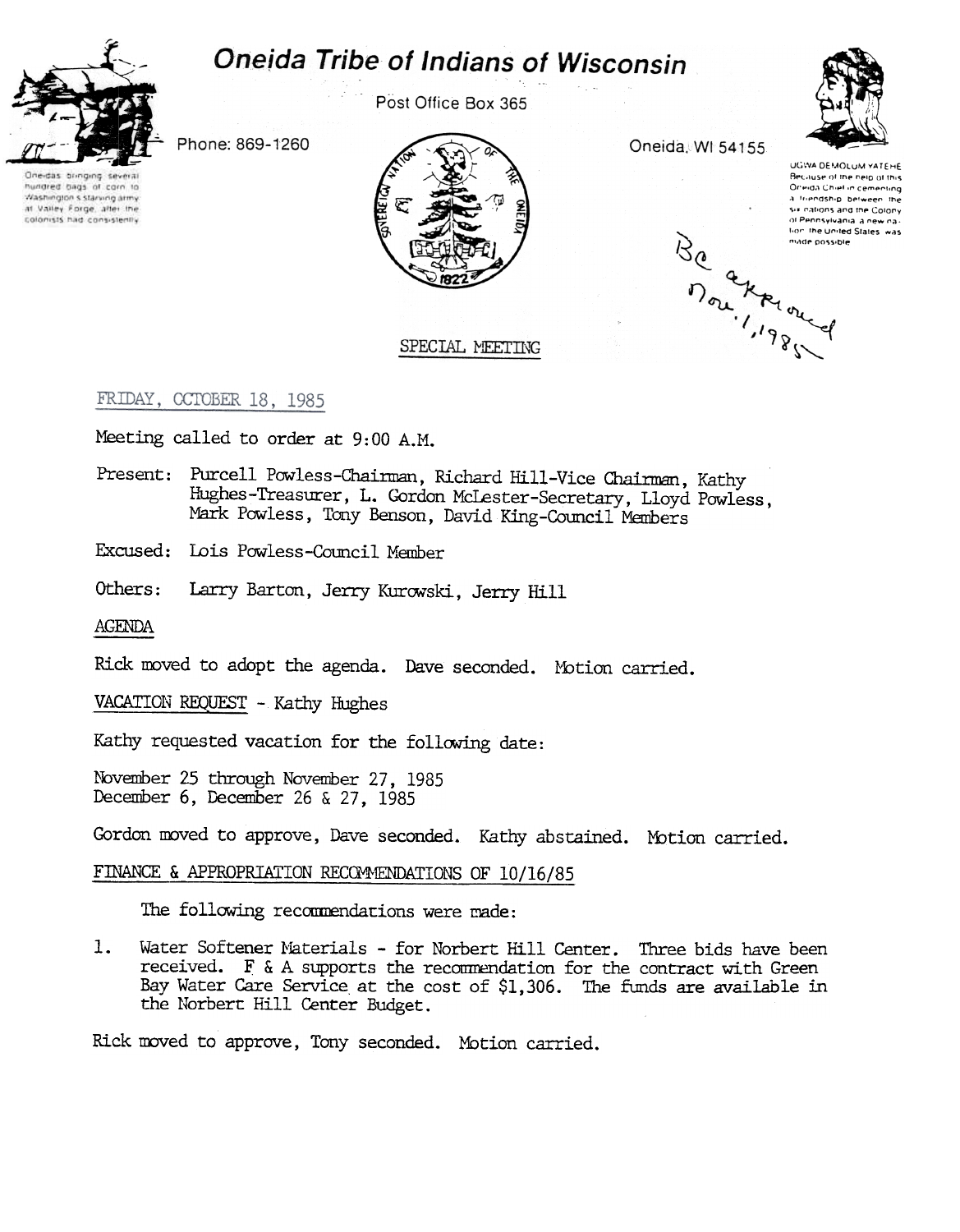#### FINANCE & APPROPRIATIONS (CONTINUED)

Blacktopping O.T.E. - Received two bids: one from Cullvan Co. for \$2,665  $2.$ and Central WI Spraypainting Service for \$1,400. F & A does not feel Central WI Spraypainting Service has the capabilities to do the job. Other contractors have refused to submit bids. Therefore F & A recommends approval of Cullvan Co. at \$2,665.

Tony moved to approve and we discontinue sending bids to the contractors that have refused to submit bids. Gordon seconded. Motion carried.

3. Proposal from Tribal School for the Science Fair - Budget is for 56,000<br>of the Science Fair -Budget is for the Science Fair - for the Tribal Contribution is already identified in the Tribal School<br>budget. However, if i Proposal from Tribal School for the Science Fair - Budget is for \$6,000 with a \$1,000 Tribal Contribution. F & A recommends approval. It is felt the Tribal Contribution is already identified in the Tribal School budget. However, if it isn't, it is recommended to be funded from the General Fund.

Dave moved to approve, Lloyd seconded. Motion carried.

Public Relations Trainee - Reviewed budget for \$28,632. F & A recommends approval for a full Tribal Contribution from the General Fund.

Kathy moved to approve, Mark seconded, and that this trainee will be a Tribal member. Tony and Lloyd opposed. Motion carried.

#### INFORMATION:

The Tribal School will be purchasing a Duplicator for \$845 and an Apple lIE for \$1,725 from the Cassette Account Funds and the remaining Tribal Contribution from the Language budget.

Request to purchase a Panasonic Typewriter for the Norbert Hill Center has been referred to Bob Niemela for fallaw-up.

4. Public Relations Trainee - Reviewed budget for 328,632. F & A recommends approval for a full Tribal Contribution from the General Rund.<br>Kathy moved to approve, Mark seconded, and that this trainee will be a Tribal manke Reviewed proposal from Northeastern Communication Systems, Inc. for a new telephone' system for the Norbert Hill Center. A payback schedule needs to be computed before a recommendation is prepared. A decision must be made by November I, 1985 to guarantee the price. It was suggested a demonstration date be set up for the Business Committee.

Requested information from Carl Rasnnssen on White Building.

Reviewed budget modification for Indian Child Welfare to increase by \$1, 000 due to additional funds from BIA. The Training and Technical Assistance Line Item was increased.

#### UPDATE ON THE AIRPORT ZONING COMMITTEE - Larry Barton

Larry reviewed the latest draft of the proposed Airport Zoning Ordinance with the Business Conmittee.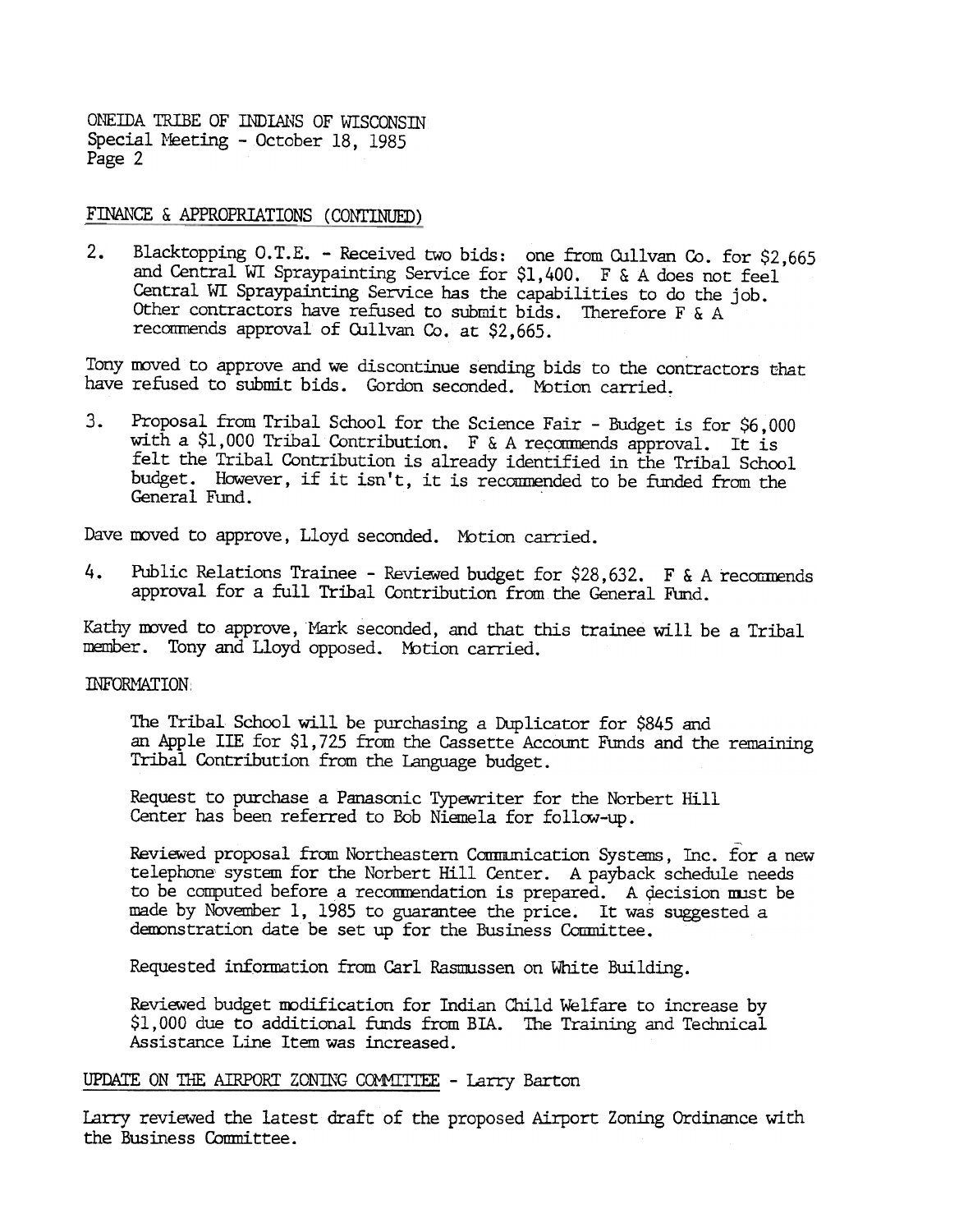### AIRPORT ZONING COMMITTEE (CONTINUED)

Rick moved to refer the Airport Zoning Ordinance to the Law Office for an opinion and also have the Law Office review the question on the Tribes Air Rights.

#### AMERICAN INDIAN STUDY COMMITTEE REQUEST FOR 3 NEW MEMBERS

Gordon moved to submit the names of Jerry Hill, Lloyd Powless and Dave King to the American Indian Study Committee.

Rick seconded. Lloyd abstained. Motion carried.

#### WISCONSIN EQUAL RIGHTS AWARDS AND PUBLIC FORLM

The Awards and Public Forum will be held in Madison on November 11, 1985.

Kathy made a motion to authorize Lloyd and Dave to attend this forum. Rick seconded. Motion carried.

#### RECOMMENDATION FOR ANOTHER MEDIA DAY - L. Gordon McLester

As requested, the Public Relations Committee submitted the review of the Media Day which was held on Tuesday, October 1, 1985. After discussion, Mark moved to schedule another Media Day in the Spring with the Wisconsin Legislators and Business People. Gordon seconded. Motion carried.

## FIREARMS CONTROL ORDINANCE & RESOLUTION  $#10-18-85-A$

WHEREAS, the Oneida Business Committee has determined that the security needs of the Oneida Tribe will best be served by the creation of an Oneida Security Department (or other title) whose personnel shall be professionally trained members of the Oneida Tribe, and

WHEREAS, the Oneida Security Department will be responsible to provide professional security to protect the membership, guests and property of the Oneida Tribe, and !

WHEREAS, it is the determination of the Oneida Business Comnittee that all personnel widhin said Oneida Security Department shall be carefully selected to insure their professionality in all respects regarding security and, further, their professional skills will be upgraded by regular physical and academic training as prescribed by the Oneida Security Ordinance, hereto attadhed, Which defines the operation and administration of said Security Department, and

WHEREAS, it is the determination of the Oneida Business Committee that all Oneida Security personnel shall be dedicated and loyal to the Oneida Tribe and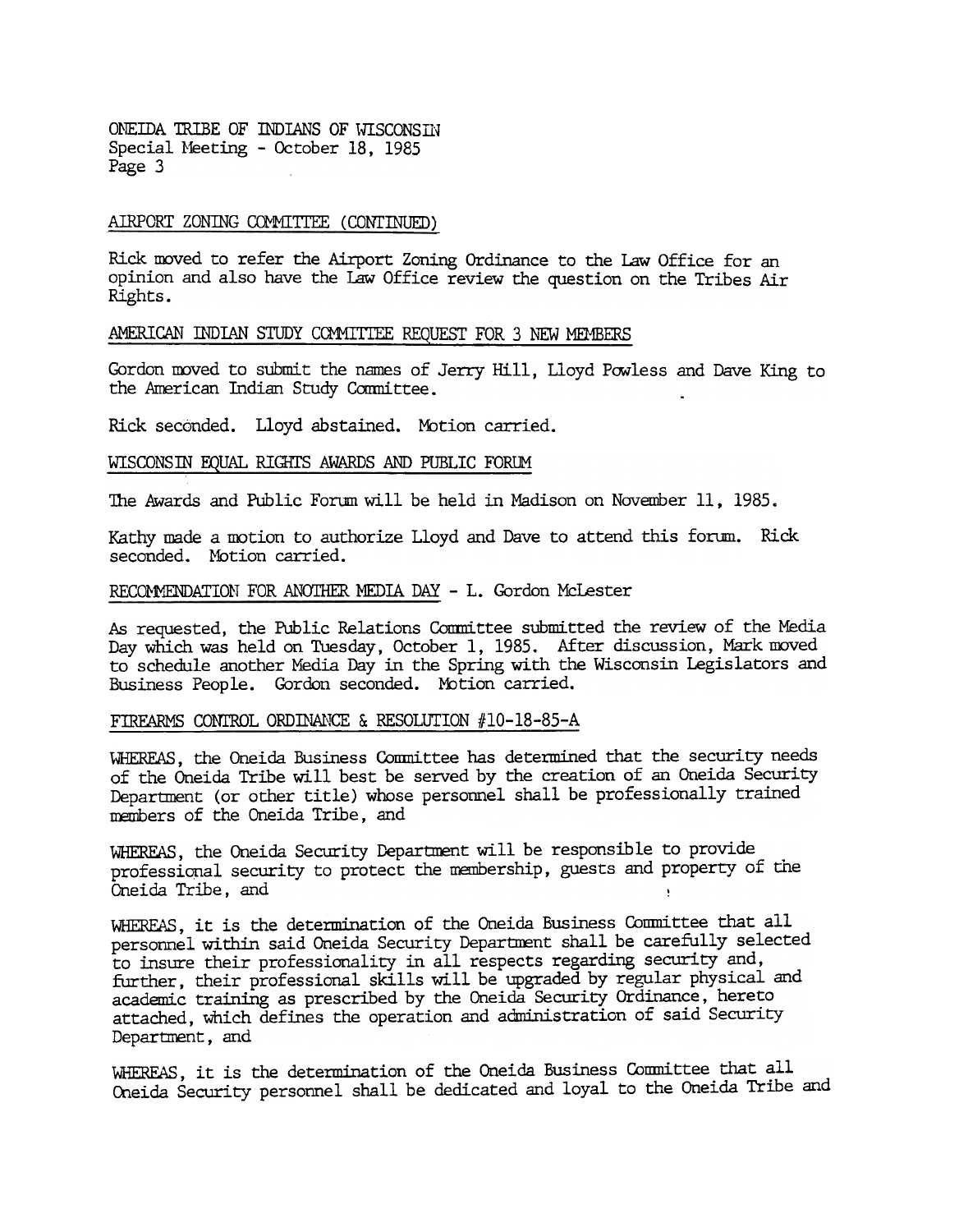#### RESOLUTION #10-18-85-A (Continued)

uphold and enforce the laws and policies of the Oneida General Tribal Council and shall, therefore, be publically sworn in by the Oneida Tribal Chairman or other person delegated by the Oneida Business Conmittee.

NOW 'lliEREFORE BE IT RESOLVED: that the attached Ordinance is hereby adopted pursuant to Article IV, Section 1, (f) of the Oneida Constitution for the express purpose of establishing and setting forth the manner in which the Oneida Security Department is administered and operated, and

BE IT FUR1HER RESOLVED: that the security needs of the Oneida Tribe on the Oneida Indian Reservation shall be hereby served in a professional manner.

After discussion on the Resolution, Dave mwed to adopt Resolution HID-18-8S-A. Ridk seconded. Mark abstained. Mbtion carried.

More discussion followed on the Ordinance. Mark moved to approve the Fireanns Regulation as interim until the head of Security is hired and is able to add to or change the Regulations to fit the Tribe's needs. Rick seconded. Kathy abstained. Motion carried.

Kathy explained that the reason she abstained is because of the statement under Requirements #1.b: "The Officers must be in the process of or have already received Security training as is prescribed by the Oneida Tribe. She chiects to "to be in the process of". Mark stated his motion excluded that portion.

#### HIP RECOMMENDATIONS PER MEMO OF OCTOBER 18, 1985

Edith Reed (Elderly and Category B) Description as follows

- 1. Install aluminum facia and soffet
- 2. Check toilet valve
- 3. Clean and re-seal tub and tub surround
- 4. Repair loose light fixture -bathroom
- 5. Replace threshold - front door
- 6. Replace one bedroom door and stain
- 7. Install door stops -all doors
- 8. Re-insulate heating ducts
- 9. Replace kitchen faucet - accessory
- 10. Install new solid core (combination door front and rear
- 11. Replace 2 front combination storm windows (paint
- 11. Reprice 2 Trone construction vinyl floor in kitchen and dining area.
- 13. Re-roof house and both porch roof Asphault -3 in 1 shingles.

Rick moved to approve the 1st bid: Dick Williams - Home Touch Remodel at a cost of \$3,280.00. Tony seconded. Motion carried